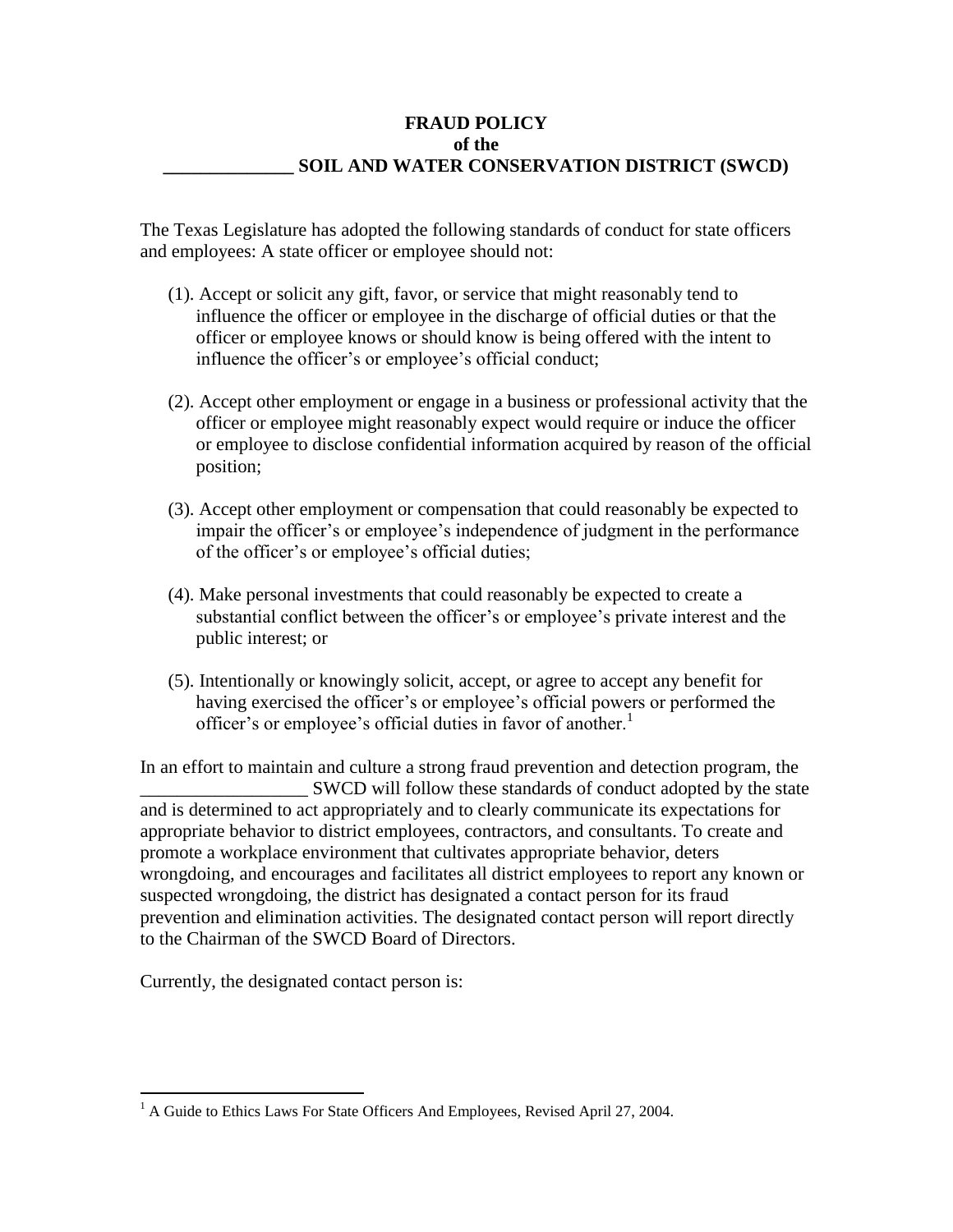## **Deterring, Detecting and Investigating Potential or Actual Fraud And Other Illegal Acts**

The potential for, or occurrence of, fraud and other illegal acts is a significant and sensitive management concern in any organization. In the SWCD this concern is heightened by the breadth and complexity of the responsibilities of the district, as well as the public expectation of honesty and integrity in government, and particularly regarding environmental issues. Although the process and responsibilities for deterring, detecting, investigating and reporting known, alleged or suspected fraud or other illegal acts in the \_\_\_\_\_\_\_\_\_\_\_\_ SWCD has been in place, this policy formalizes the process, and assigns the responsibility of coordinating all efforts of compliance with this policy to the district designated fraud prevention and elimination contact person.

The purpose of this policy is:

- (1). to minimize the impact of all potential or actual fraudulent or illegal acts in the \_\_\_\_\_\_\_\_\_\_\_\_ SWCD by deterring such activity or detecting it as early as possible;
- (2). to alert all district employees that there is a mechanism by which such activities can be reported and investigated; and
- (3). to ensure the fair, objective and thorough investigation and reporting of all such activities while safeguarding individual rights and maintaining confidentiality in accordance with applicable law.

This policy relates to all potential or actual fraudulent and other illegal activities:

- (1). within the SWCD involving its employees in the conduct of their employment responsibilities, which includes, but is not limited to theft, malfeasance, abuse of power or authority, kickbacks and embezzlement;
- (2). that involve the loss, misappropriation or theft of any property or assets belonging to the \_\_\_\_\_\_\_\_\_\_\_\_SWCD or for which the \_\_\_\_\_\_\_\_\_\_\_\_ SWCD is responsible, including, but not limited to cash, checks, intellectual property, property and equipment, information and other data.

This policy does not relate to such activities involving any individual, group, organization, government or other entity which is not a part of the \_\_\_\_\_\_\_\_\_\_\_\_ SWCD, unless such activity may have involved an employee of the SWCD in the conduct of his or her employment responsibilities, or unless such activity involved the loss, embezzlement, misappropriation or theft of any assets belonging to the \_\_\_\_\_\_\_\_\_\_\_\_ SWCD or for which the \_\_\_\_\_\_\_\_\_\_\_\_ SWCD is responsible.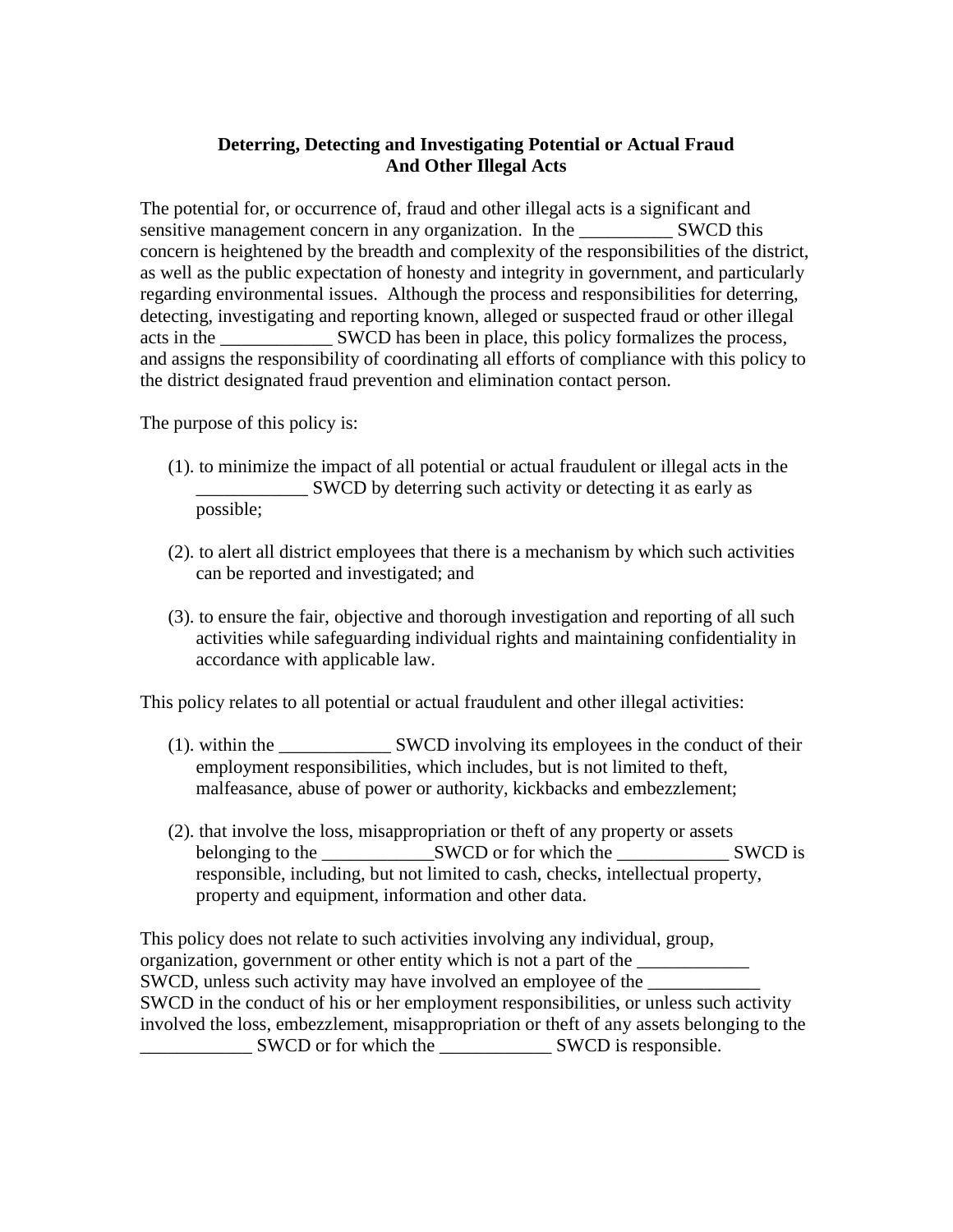The SWCD has a policy to clearly separate the respective responsibilities of the District Board of Directors and the staff of the SWCD. The District Board of Directors shall establish and approve general policy for the district. The District Board of Directors shall make any necessary rules, guidelines or directives to carry out its powers and duties under the provisions of the Texas Agriculture Code and other laws of the State. The District Board of Directors shall examine and approve budget recommendations for the SWCD that is to be transmitted to the Texas State Soil and Water Conservation Board. The District Board of Directors may hire one or more individuals for various positions to serve at the will of the Board.

\_\_\_\_\_\_\_\_\_\_\_\_ SWCD employee(s) shall manage the administrative affairs of the \_\_\_\_\_\_\_\_\_\_\_\_ SWCD, as assigned, including the execution of rules, guidelines, decisions, and directives of the Board. All employees of the \_\_\_\_\_\_\_\_\_\_\_\_ SWCD shall be responsible to the Board of Directors.

In keeping with this policy, the SWCD is hereby establishing clear and formal processes and procedures that adhere to state laws, regulations and general guidelines relating to the prevention, detection and elimination of fraud, waste, and abuse in government.

The following process will be followed for reporting and investigating any known, alleged or suspected fraud or other illegal activities at the SWCD:

- (1). The SWCD designated fraud prevention and elimination contact person will be the initial contact for reporting such activities. Contact may be verbal or written, and may be made by anyone having knowledge of the activity.
- (2). The SWCD designated contact person will make a preliminary determination as to the necessity for proceeding with an investigation of the reported fraud or illegal activity.
- (3). After determining to proceed with an investigation, the SWCD designated contact person will advise the Chairman of the District Board of Directors, and the Field Staff person representing the Texas State Soil and Water Conservation Board (TSSWCB) of all facts known regarding the reported fraud or illegal activity.
- (4). All personnel, files, data, records and equipment shall be made available to the SWCD designated contact person to conduct any investigative measures deemed necessary to determine the occurrence of, and extent of, any fraudulent or other illegal act.
- (5). The SWCD designated contact person will consult with the TSSWCB Field Staff contact person for advice and assistance.
- (6). Upon completion of all investigative measures, the SWCD contact person will prepare a report of its findings for review by the Chairman of the District Board